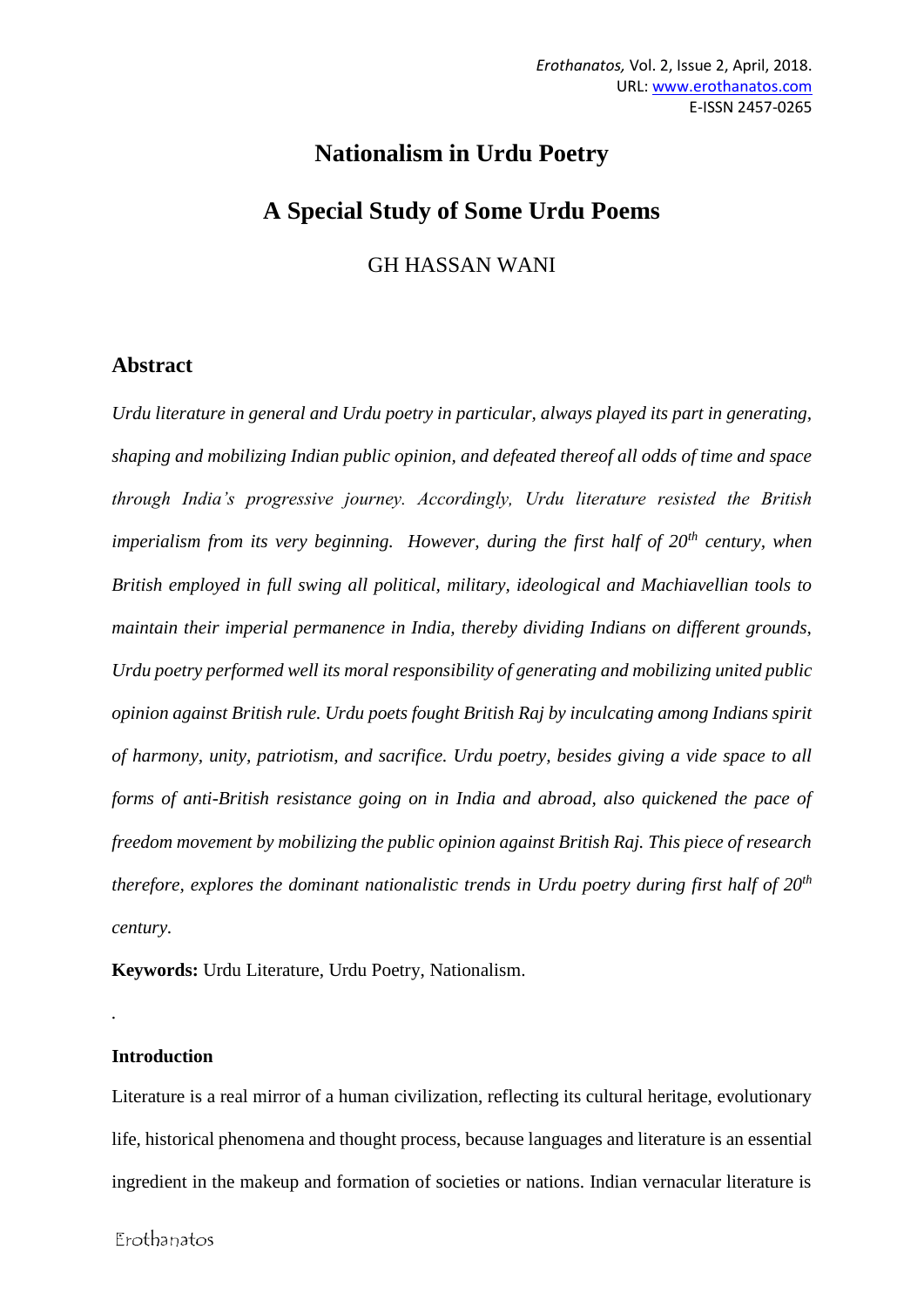also a storehouse of India's rich past. The role of Urdu language and literature in this regard is dominant, unforgettable and praiseworthy. Urdu literature is a living mirror of India's strong socio-civilizational edifice, rich national and cultural heritage, collective consciousness, and dynamic as well as secular thought process. While encountering the challenges, coming in India's progressive march, with time and space, Urdu writers, poets and journalists have often sacrificed a lot.<sup>1</sup> Although, the role of Urdu language and literature throughout its course remained constructive and appealing in every cultural process and nation building, but the active and effective part played by Urdu literature through its different genres in freedom struggle of India is memorable and inseparable.

From the very beginning of the British rule in India, Urdu literature remained anti-British and pan-Indian, although in its early stage the resistance was passive.<sup>2</sup> Among the Indian vernacular literatures Urdu literature was the first to smell the imperialist intentions of British traders in India. The Urdu poets observed the British attitude for a long time and cautioned the Indian people about the cunning nature of Britishers. They felt the plus and read the psyche of British imperialists and exposed the same before the Indian people through literaryism. They alarmed the Indians about forthcoming imperialist threat and raised her voice against the same but unfortunately the innocent Indian public and luxurious ruling class could not foresee this threat about which Urdu literature had time and again warned.

Urdu gave a wide coverage to every form of anti-British resistance, pro-freedom aspirations and pro-unity efforts. Even some scholars claim that Urdu herself was a "Freedom Fighter" and Freedom Movement".<sup>3</sup> This literature kept its pace with national movement and contributed it by inculcating among Indians sense of unity, faith, sacrifice, bravery, selfreliance, patriotism, spirit of mature nationalism and generated anti-British feelings. The anti-British propaganda, appeal for unity, avoiding partition and sacrifice for freedom became a dominant trend in Urdu press and poetry during first half of twentieth century. Hence, to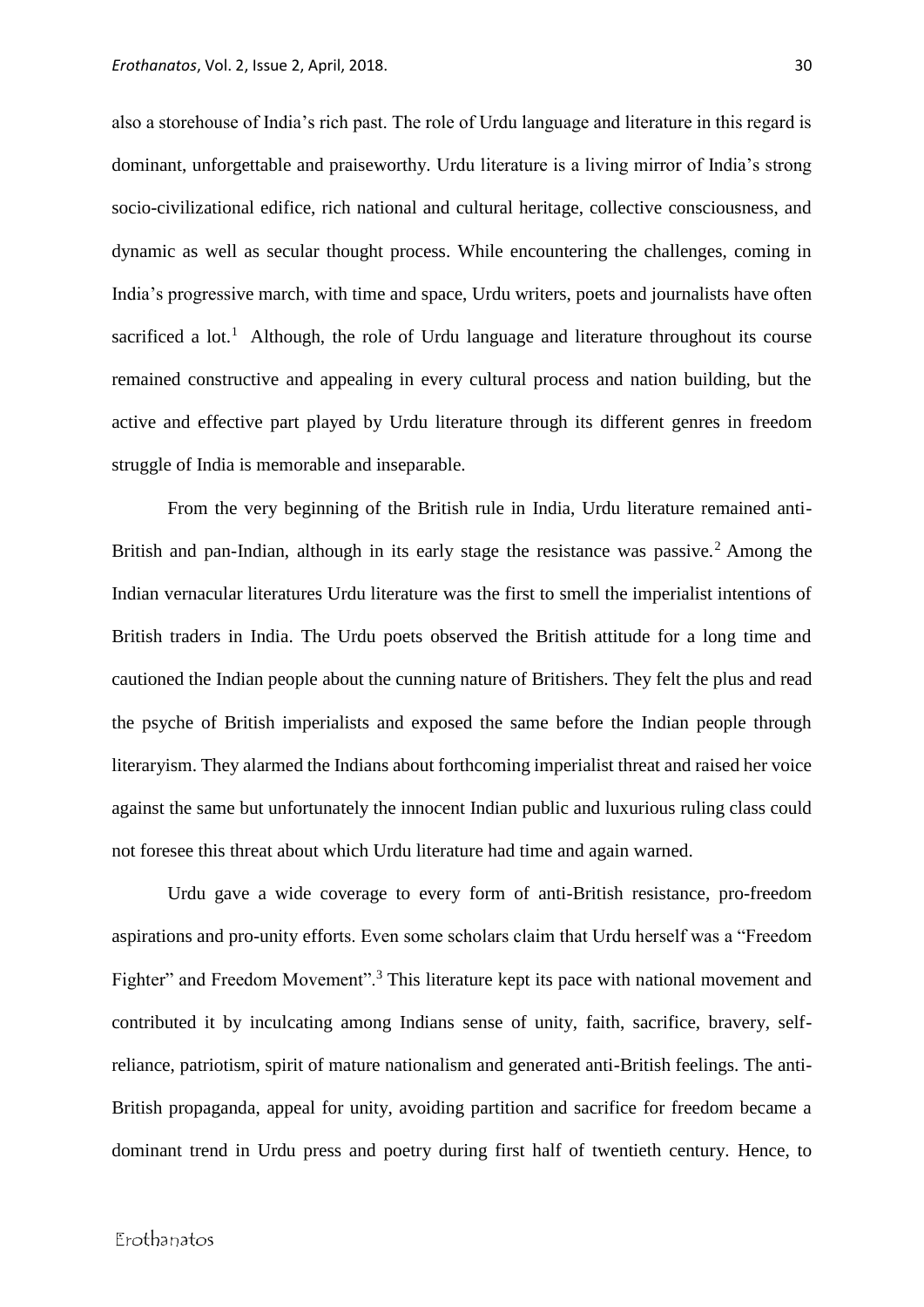explore, these dominant trends of Urdu literature viz. Nation Making and Freedom Movement of India in general and role of Urdu poetry thereof with reference to Urdu patriotic poetry is main focus of this paper.

# **Extend of patriotism in Urdu poetry during first half of 20th century.**

Historico-analytical studies of the Urdu poetry reveals that the trends that dominated the Urdu poetry during first half of 20<sup>th</sup> century were anti-British temperament, countering British propaganda, maintenance of communal harmony, appeal for unity, avoiding partition and attainment of freedom. While Urdu press gave a full coverage to these trends, Urdu poetry gave these a full expression. A historical analysis of Urdu poetry proves this fact.

### 1. **Anti-British resistance**

A study of Josh Malliabadi's revolutionary poetry reveals Urdu poetry was much active against British rule. Josh honoured as revolutionary poet, raised his voice against British rule and mobilized Indian people against it through his patriotic poetry. He made overthrow of British rule his goal and was ready to sacrifice even his life for the sake of freedom. His call was "My job is to bring change, my name is youth. My slogan is Revolution, Revolution and Revolution." He vigorously inculcated revolutionary feeling in people and prepared lacks of people to destroy British rule. During and after Quit India Movement his poems were sung in public demonstrations by Indian people irrespective of caste and religion in many cities of India. Even his poems were broadcasted from Berlin Radio. However, many of his poems were seized and banned by the British Raj which, are now available in banned literature in national archives of India. But despite the fact, hundreds of copies of his poems were reprinted and distributed among people. "*East India Company kay Farzandon say khitab" (To the Sons of*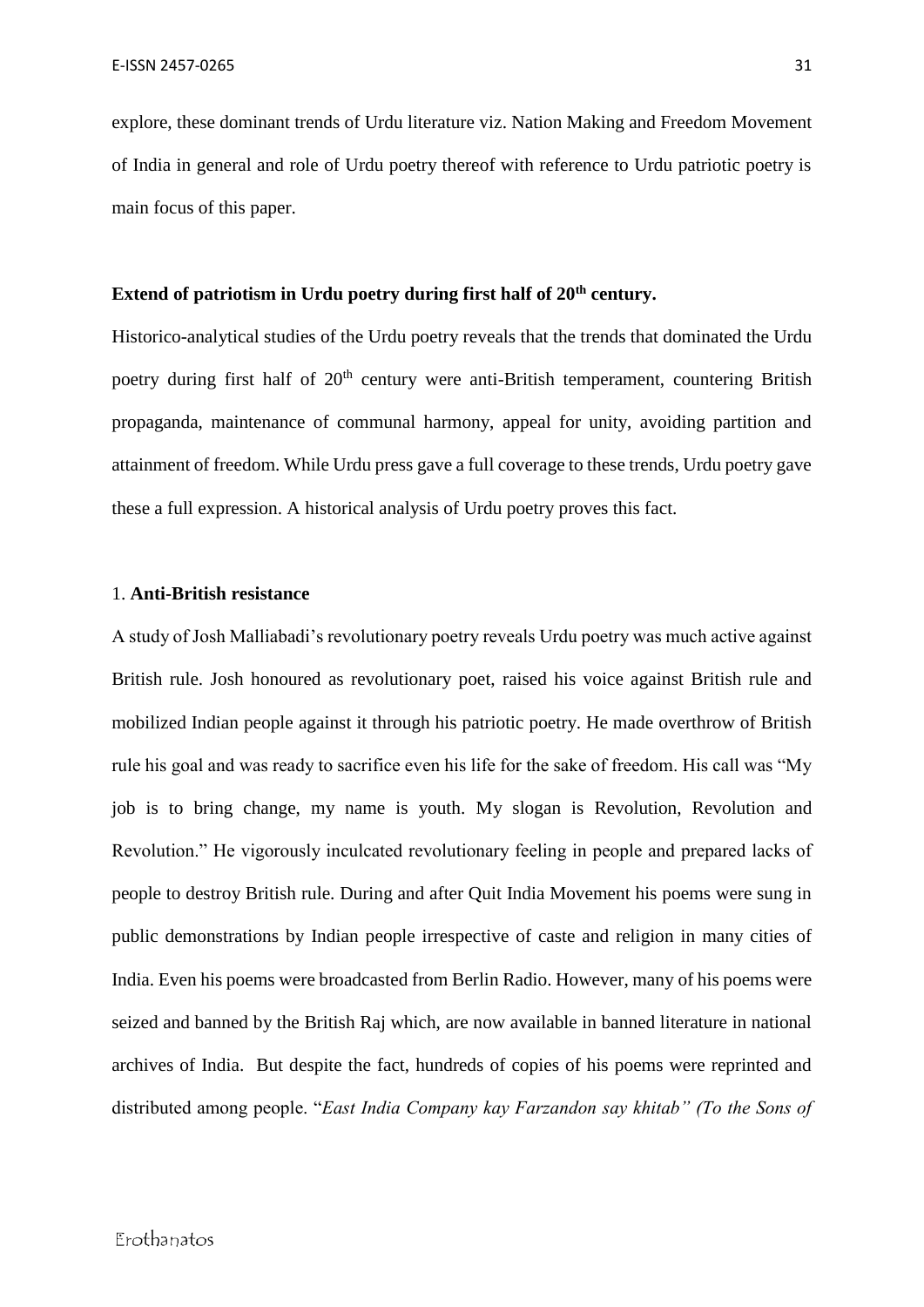*East India Company)* was one such banned poem. Historical analysis of this poem helps us in measuring the extent of patriotism during  $20<sup>th</sup>$  century.

A historical analysis of the poem shows that Urdu poets were true lover of freedom and staunch enemies of the British rule. As this poem greatly provided moral and emotional support to Quit India movement its analysis is worth mentioning. Josh wrote this poem at a time when world war second was in its full swing and Allied powers claimed themselves the greatest champions of humanity and projected Axis powers a big threat to human peace and security. Josh criticizes Britishers for pretending to be guardians of humanity and forgot their own criminal past. Josh negates British propaganda and exposed hollowness of their false slogans in this poem:

> Didn't you ashamed to cry oh traders, Humanity should be at the apex. You all say Hitler is a wolf and, That wolf should be killed for the sake of peace and eternity. You feel a wind of autumn thwarting the garden of humanity And cry the humanity is in suffocation I extremely wonder to hear it in your quarters, That you worry about the future of the human race. When you came here as traders, Where you not aware about the future of humanity. Was not in Indians the spirit of liberty, Tell honestly, was that not the population of humans.<sup>4</sup>

Then Josh repeats their black past and reminds them of their criminal doings in India. In this poem Josh reminds Britisher's the extortions, the exploitations, the loot and plunder, the massacres and the innocent killings they did in India. Josh again reminds them the destruction of Indian industries and crafts, atrocities on peasantry, craftsmen, weavers and commoners. He also refers to their policy of divide and rule, intrigues against Indian princes, suppression of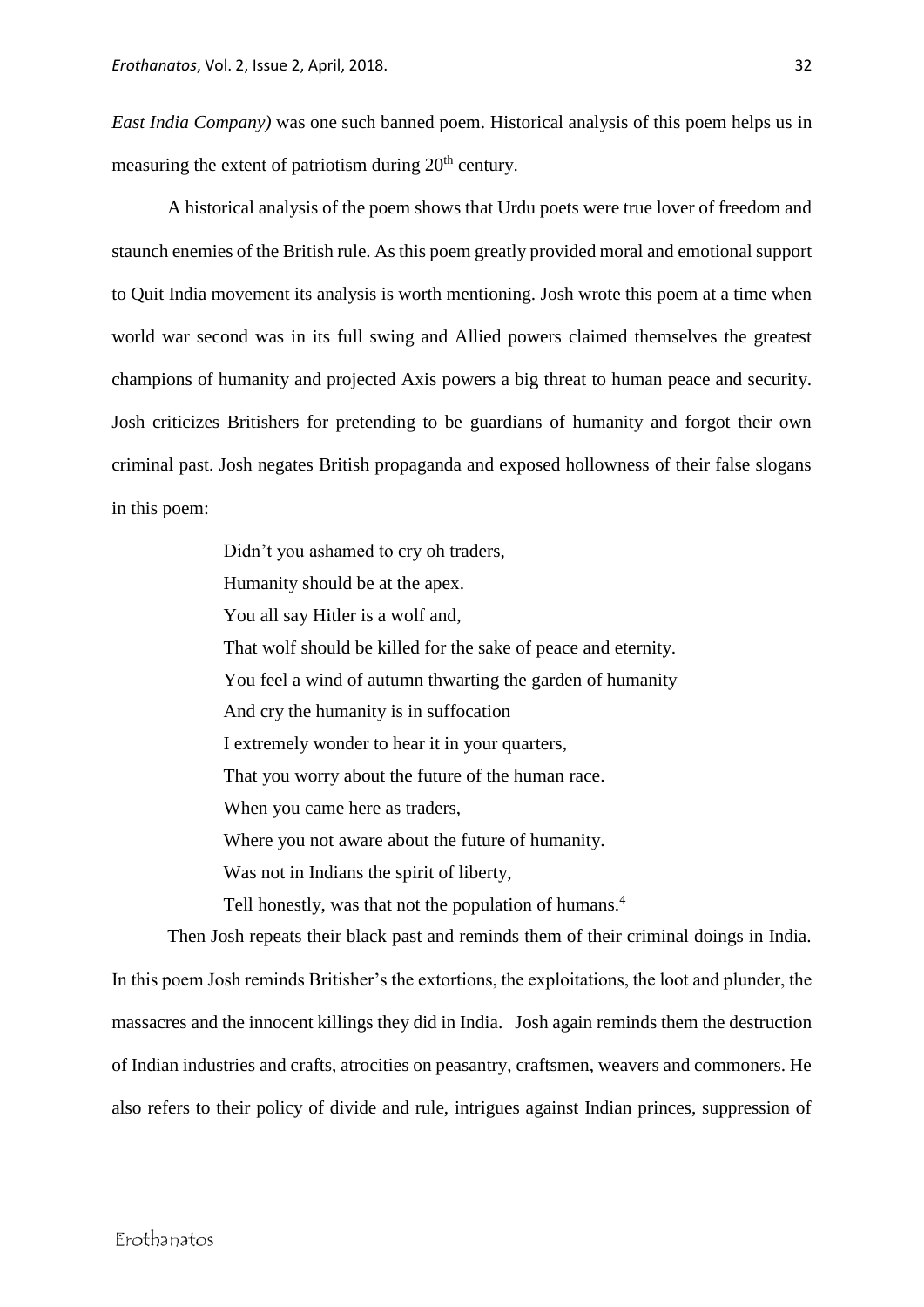nationalist feelings, atrocities committed, murder of Mughal princes, exile of Bahadur Shah Zaffar, Jallanwala Bhag massacre and other killings:

> Did you remember the story of your extreme cruelties, Did you remember that criminal times of the company.

… … … … … … … … … … …

Oh God how much seekers of truth they are now, Was Shiraj Duala enemy of eternity. Did you remember your extortions on the Begums of Oudh, Did you remember the times of Rani Jansi. Did you remember the scene of exile of sultan of Delhi, And the times of the bloody story of the loin hearted Tipo. You came to hold a hungry trembling man,

Whose heads did you brought before Bahadur Shah.<sup>5</sup>

Josh says that actually British suffered heavily due to this war and their position weakened. They were now unable to hold their colonies. They therefore, in order to gain popular support, gave call 'humanity is in danger and save humanity'. Josh warns British not to pretend to be guardians of human future, but to introspect their black past. He advised them to bow before the call of time and the call of the time is end of the British rule. The poem was actually written with an objective to counter the British propaganda and expose their hallow claims, as well as to sabotage the ideological tools used by Britishers for maintaining their imperialist permanence and befooling the people in the name of humanity and democracy:

> Now you sail the boat of peace on sea wave I very much worry why you teach lessons of truth. The men of strength do not auction truth, They do not endanger the justice. Now you stress on morality, Perhaps you are not in a strong position now. Right men are enlightened and fallacious are blind, These are the words of weak nations. Today you are not perhaps strong enough,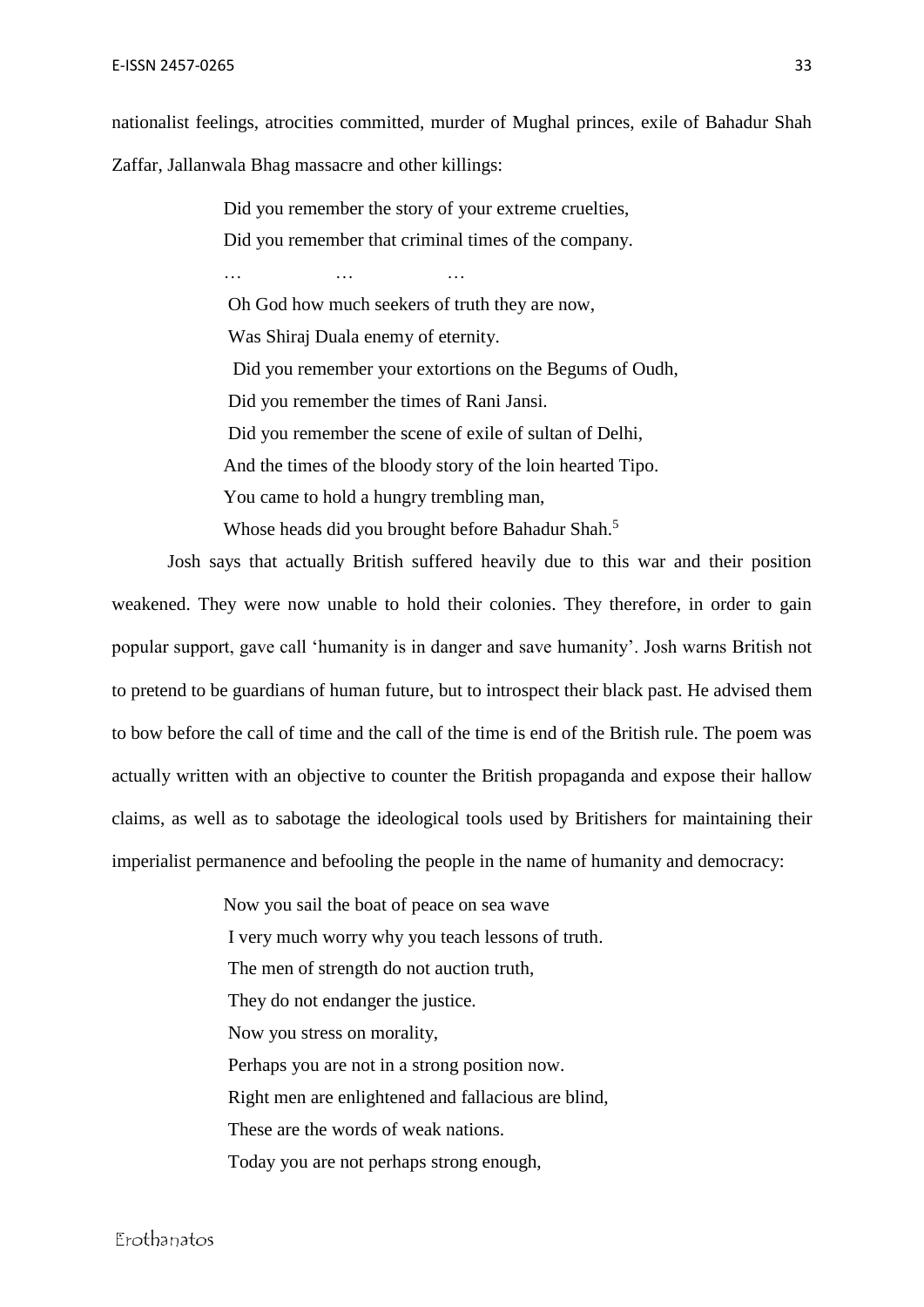So why don't you say might is right. Why do you say justice is prior duty of man, Have you not now the capacity to divide and suppress Now you stay under the shades of righteousness, God forbade did you feel sprain in your feet.<sup>6</sup>

#### 2. **Encouragement of freedom fighters**

Although, hundreds of patriotic poems were written, to reinforce freedom fighters and increase the pace of freedom movement but it is not possible here to analyze all of them. However, an effective analysis can be drawn from the revolutionary poems of Ali Javad Zaidi. Some of his worthy mentioning patriotic poems are; hayat*, siyasi qaidi ki rihayi, manzeelean, kaidi ki laash, holi, bagawat* etc. Here, a critical analysis of his poem "*manzeelean*" (stages*)* can give us better understanding of how Urdu poetry encouraged freedom fighters and increased the pace of freedom movement.

*Maanzelean* (stages) is a revolutionary poem composed by a great nationalist and revolutionary poet Ali Jawad Zaidi. The poem is divided into four stanzas, each comprising eight verses. This poem is full of revolutionary patriotism. The author has employed in this poem all the poetic techniques likes' similes, metaphors, imagery, irony, ambiguity, symbolic language, to instigate revolutionaries for a full scale revolution. Hence the poem has a deep meaning and is very difficult to understand. However after a critical and comprehensive study one is able to catch the theme.

The poem is actually an appeal to freedom fighters of the time to fight till they liberate the country from British rule. The poet makes aware the freedom fighters about all the possible stages that a freedom fighter may encounter during the process of fighting the British Raj. In the first two stanzas the poet cautions freedom fighters about the cunning nature of British Indian rules. The poet awakens the freedom fighters that the British rulers can offer him everything in the form of comforts, joys, amenities, wealth, power, governance and anything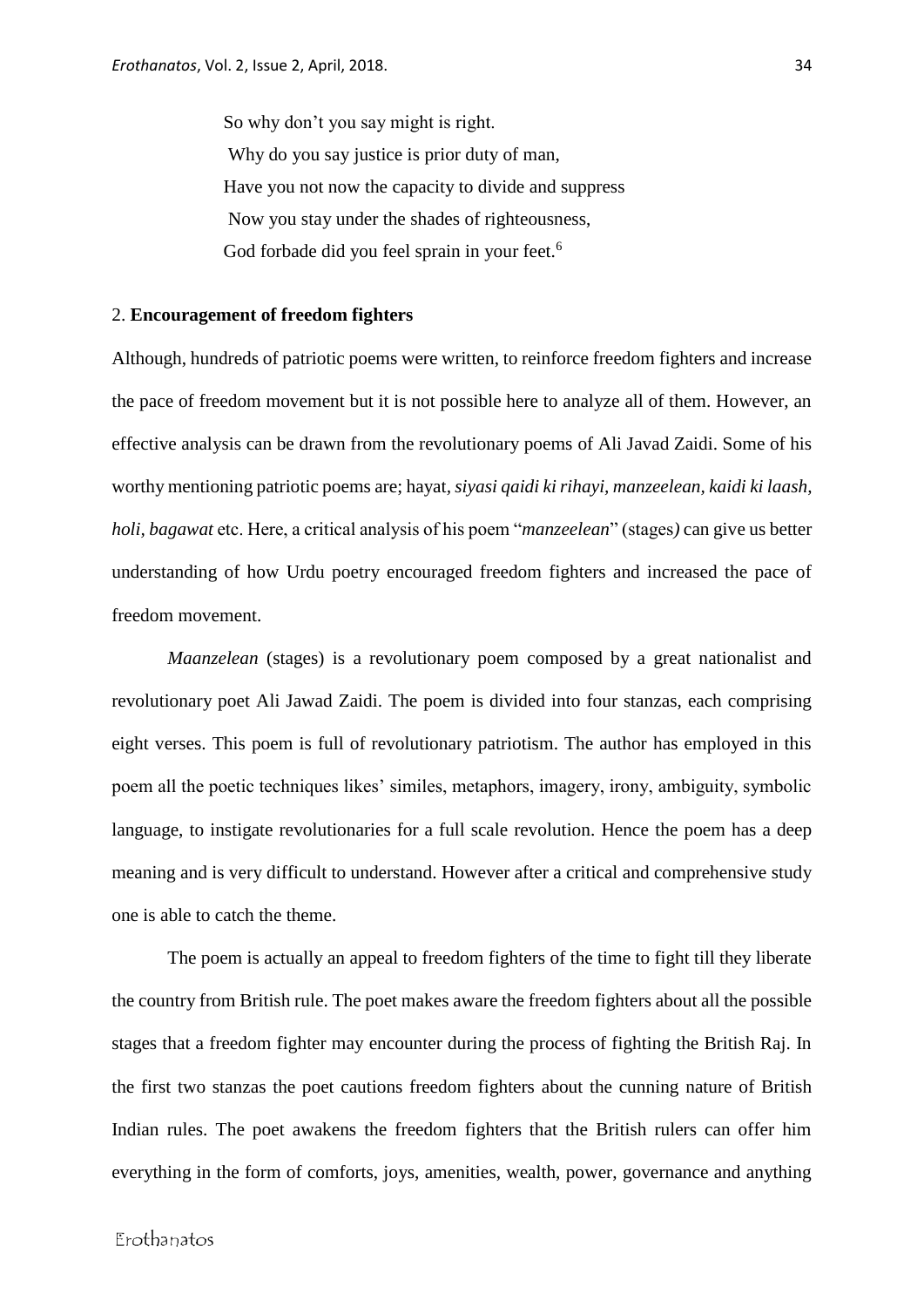he may wish for abandoning the ongoing freedom struggle which at that time was at a decisive mode. But the author warns him not to be deceived by them and not to stop the struggle.

| Thousands of such stages will come,            | where buds will bloom on every step.                |
|------------------------------------------------|-----------------------------------------------------|
| Where summers would be full of love,           | where there would be fountains of joy.              |
| Where coquetry postures,                       | will show, will teach sincerity.                    |
| Where there will be twisted movements,         | where the sight will be the that of colorful tides. |
| Where you will be shown picturesque scenes,    | where your eyes will seduce you.                    |
| Where manifestations will sing every movement, | where waves will rise in every heart.               |
| But you should not be deceived by them,        | passenger do not stop in the way.                   |
|                                                |                                                     |
| You will receive a benevolent patronage,       | where every law will support you.                   |

Do not be their target, passenger do not stop in the way.<sup>7</sup>

The goddess of wealth will kiss your feet, the goddess of your conscience will enjoy.

In the poem the poet calls up on the freedom fighters, that during the course of freedom struggle they will also have to suffer and face such stages or valleys were they will see death and destruction, gallows and snares, fear and tyranny, swords and guns, ambushes and massacres i.e. all means of fear and harassment. Where they will find themselves alone, despair, helpless, broken hearted and destroyed. But he advises him not to stumble out of fear and not to stop his struggle till they attain the freedom:

You will come across such valleys, where you will find only devastation. Where destroyed houses will be weeping, where perished doors will be sleeping. Where youth will be restless, where every story will be painful. The smoke will rise from colorful houses, the flames will cling the skirts. Where your companions will leave you, where your heart will break you. Do not stumble due to fear, oh passenger do not stop in the way.<sup>8</sup>

Where catastrophes will ambush you, misfortunes will search you like a wild fire. Where hearts will be decaying in prisons, where there will be traps of gallows and snares.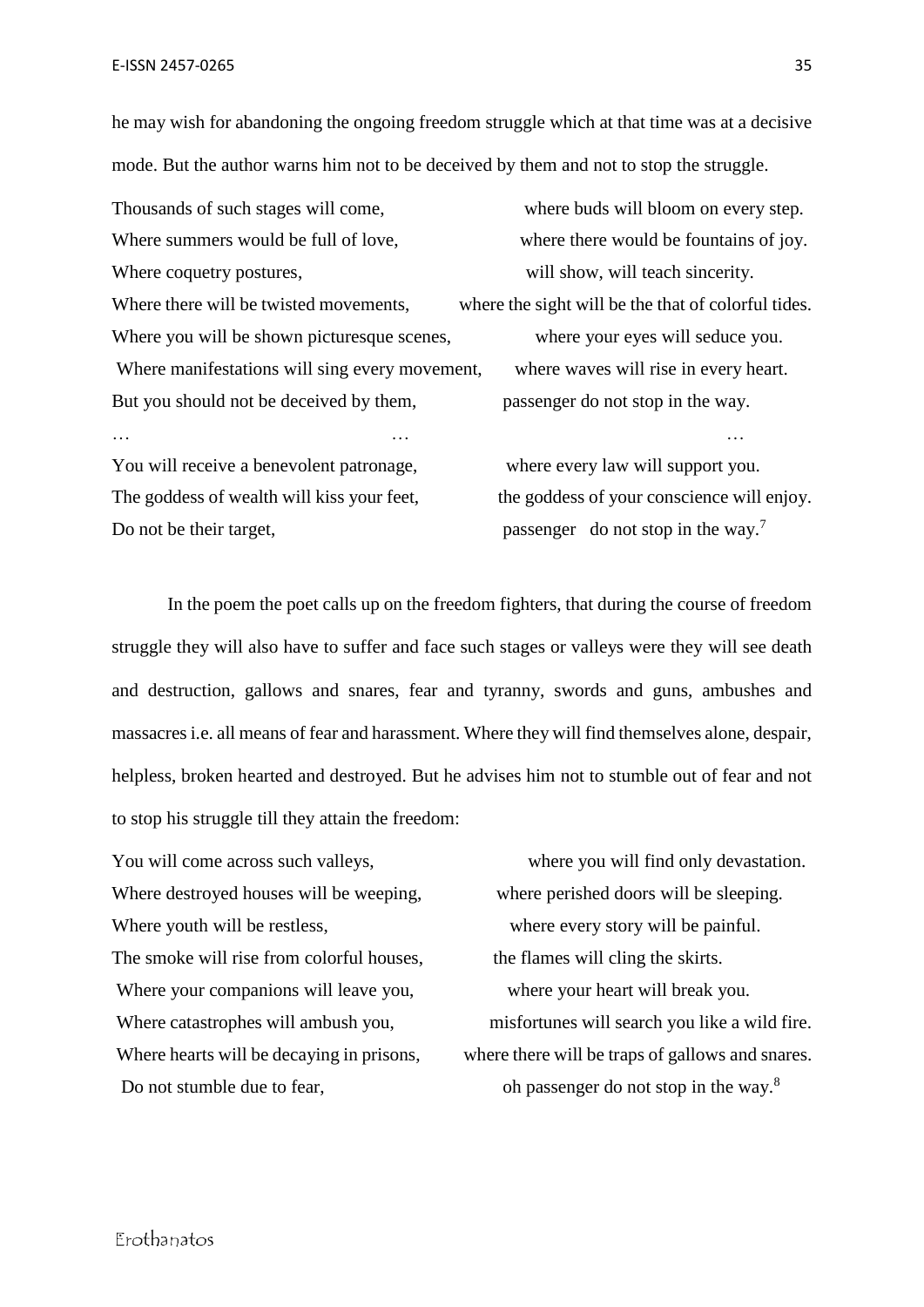In the last stanza the author encourages the freedom fighter in a requesting manner that the country is under deep darkness, which the country is suffering due to tyranny, exploitation, humiliation, discrimination, slavery, injustice and mass killing. He now requests freedom fighters; the future of the country is in your hands. Your courage and determination is the only hope for the country. Therefore, you should proceed towards the goal of freedom and not to stop till independence is achieved from the foreign rule. Therefore this poem was an encouragement, a guide or a roadmap for the freedom fighters of the time.

Your goal is the goal of freedom, the goal of fulfillment of dreams, You have to cement the broken hearts. to break the skinners of slavery. The shadow of darkness began to increase, go ahead do not stop your steps. The atmosphere is dark lit the torch, enlighten the dark pathways. Your country is in trouble, friend, now victory is in your courage. Not only country but the world is in darkness, but it is about to dawn. New construction is in your hands, your fate is in your hands. Go forward do not hesitate, passenger does not stop in the way.<sup>9</sup>

#### 3. **Pray for freedom fighters**

Our Urdu poets always prayed for our freedom movement and freedom fighters. Let us take the poem "*Azad Hind Fouj"* (*Indian National Army*) written by, one of the great Urdu poets, Trilok Chand Mehroom as a symbolic representation. Mahroom wrote this poem in praise of and for benedictions of *Azad Hind Fouj*. Indian National Army or Azad *Hind Fouj* was India's Army of Liberation raised out of Indian prisoners of war by Subash Chandra Bose in Germany and General Mohan Singh in Singapore during Second World War. This army fought shoulder to shoulder with the Axis Forces but for freedom of India:

Oh adventuresome army, courageous youth, you have sword of strength on your shoulders You proved your bravery in misery; other nations praise your courage May you succeed and your enemies disappoint, India's victorious army live long Your soldiers who died in foreign lands, are your treasures, buried their

In the forests of Burma are your blood marks, these are your eternal signs beneath the sky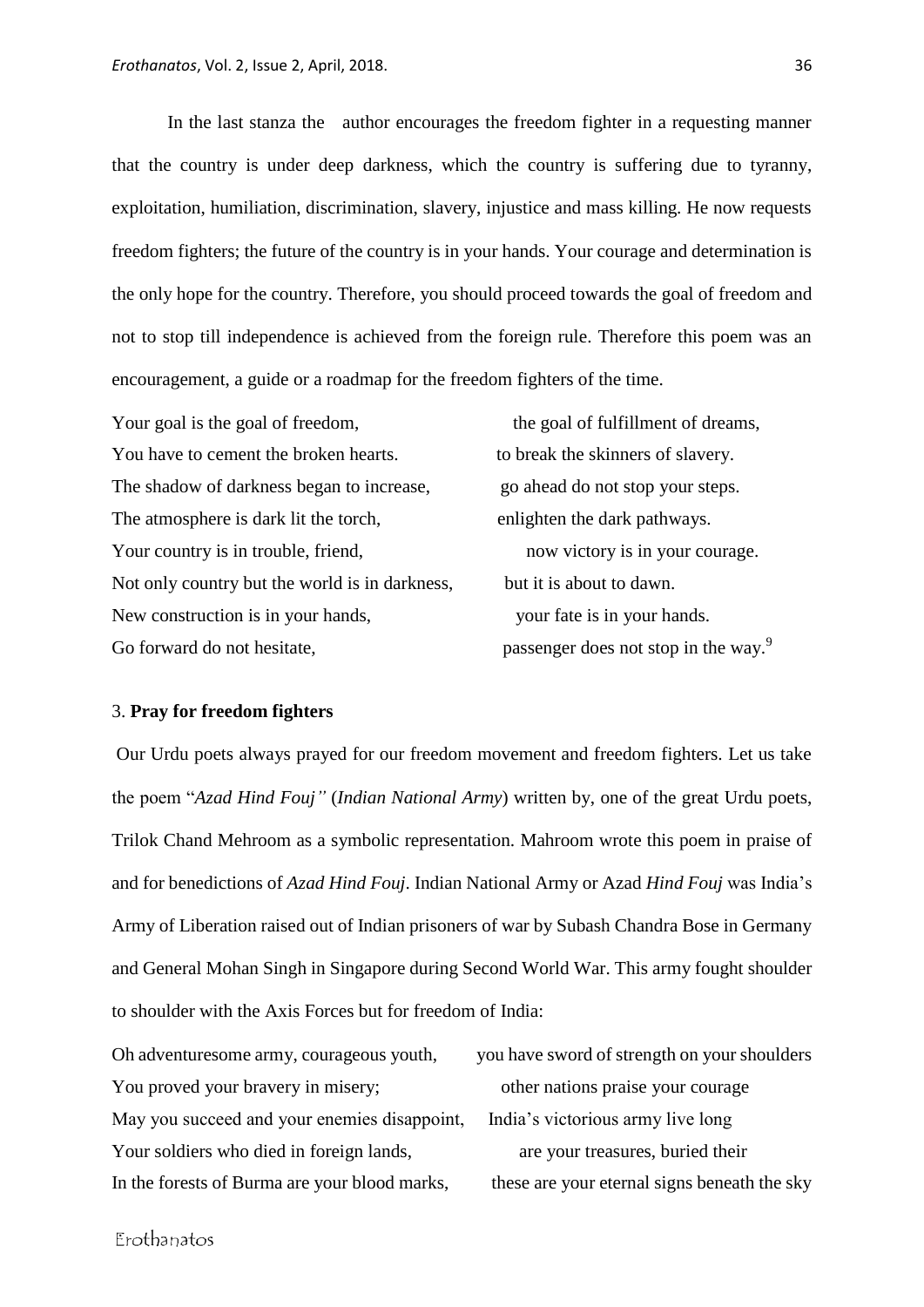Till doomsday will they remain in peoples memory, India's victorious army live long. There was complete dominance of English witchcraft Indian wisdom was downcast for two hundred years,

You showed even in foreign lands, that the men of courage do destroy the devil Then what even if the devil like a huge mountain, India's victorious army live long.<sup>10</sup>

Jaganath Azad also wrote a poem with the same title "*Azad Hind Fouj"* seeking blessings for Indian National Army.

## 4. **Uniting India**

 British rulers employed in full swing all political, military and ideological tools to divide Indians on different pretexts and to stop the ongoing struggle, for the sake of maintaining their imperial permanence. As a result whole Indian was in chaos and the socio-cultural fabric of India was being torn into pieces. However, Urdu poets countered this move by working for unity, harmony, freedom and spreading the message of patriotism with love, honor and peace. See how the poet appeals for unity and united struggle in these lines,

Awake oh companion let us change the scenario, let us change the earth; let us change sky The doctrine of universe is oneness, let us change the concept of profit and loss If we have this enthusiasm, come together friends let us change this childish disposition<sup>11</sup>

## 5. **Avoiding partition and opposing Pakistan**

Similarly we have hundreds of Urdu poems on such themes like criticizing Pakistan and avoiding partition, here only one poem has been taken as a sample. This poem "*Pakistan chahnay walon say"* (*To those who want Pakistan*) written by Shamim Karhani would make us understand the part played by Urdu poetry for freedom struggle, uniting India and avoiding partition,

Tell us? What do you mean by Pakistan, Is the place filthy, where Muslims do live today? Those who were our guides in Islamic faith, are their graveyards in non-Pakistan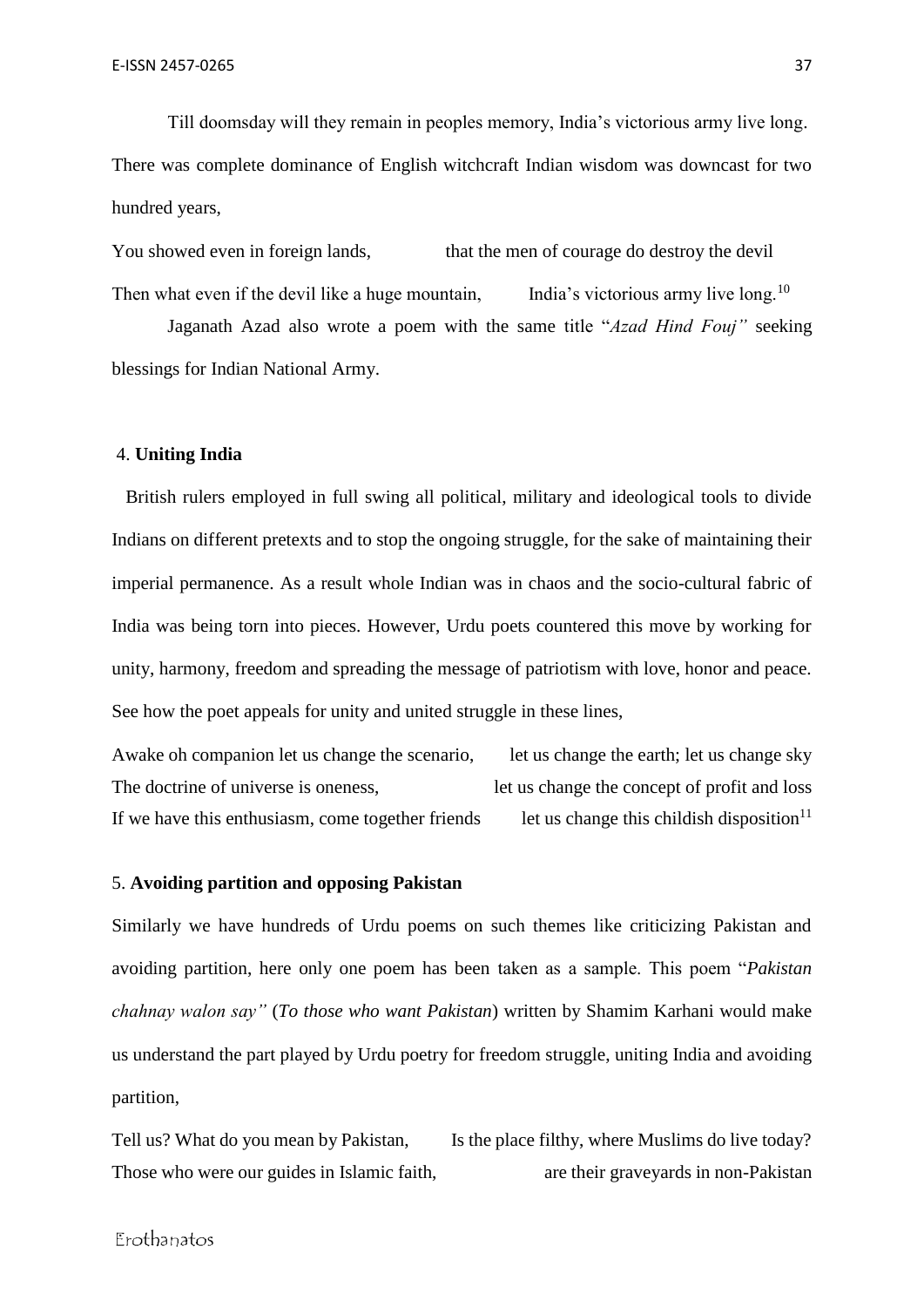The fire of imputation has burst your chest, tell us; is the land of Ajmer impure Has jewel of Islam lost in the valley of infidelity, oh; is shah-he-meena buried in impure land May this eternal green garden live long, is this sacred soil filthy; $12$ 

The poem "*Pakistan chahane walu sa*" written by shamim karhani criticizes as well as warns those who want Pakistan, about the dark consequences of partition. Because he knew Britishers were aptly using religion as a strong weapon for dividing the nation, and trying to derail the freedom movement which at that time was at its peak. It was the time when country was burning in communal riots, and the common masses were suffering. The loot and plunder, rapes and murders, intrigues and counter intrigues were the hallmark of the time. At the same time Britishers were engaged in dividing India and Indian leaders were busy in power shearing. However the Urdu poets were crying for unity and trying to avoid the partition.

The poet ironically questions those who want Pakistan that what do you mean by Pakistan. If Pakistan means pure land, then is India an impure country. The poet reminds them that their Muslim saints, Islamic guides and their forefathers are born and buried in the same soil! Is this an impure land? See how in these couplets poets reminds them

Those who were our guides in Islamic faith, are their graveyards in non-Pakistan The fire of imputation has burst your chest, tell us; is the land of Ajmer impure Has jewel of Islam lost in the valley of infidelity, oh; is shah-he-meena buried in impure land May this eternal green garden live long, is this sacred soil filthy; dust in your mouth.<sup>13</sup>

The poet again reminds those who want Pakistan, that if the people will get divided the English will re-establish their tyrant rule and if the country got divided, the people will became slaves of England,

If the country will get divided into small states think; the English rule will get re-established The Europe is under heavy constrains, still, every Arab nation has become slave of England Do you mean we should get deprived of freedom, and remain divided and slaves like Arab Should the sons of Islam wonder from door to door, and begging the streets of England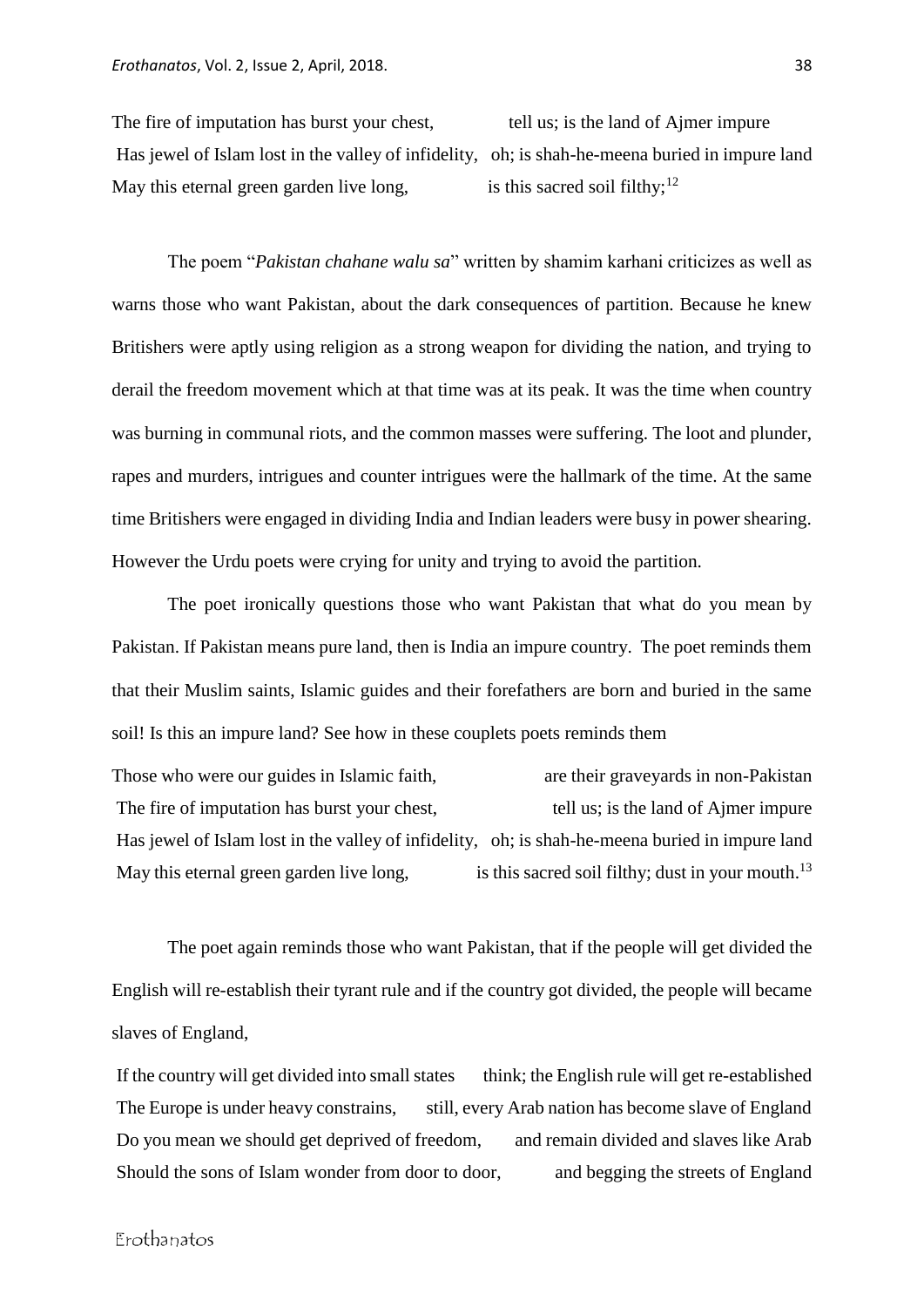Should they bent before English their esteemed head, who do not prostrate except before Allah, Should the devil play with the esteemed turban, which is the symbol of Prophet of Islam Whom the Prophet has given honor, should they beg in other countries $14$ 

The poet also foretells that the future of Muslims would perish forever and they would become wonderers and baggers, "The disheartened Muslim will get scattered, the migration of Muslim will become inevitable."<sup>15</sup> The poet warns Muslims not to fell prey of British trap and fight for united India. Hence Urdu poets tried to unite all the for united India and avoid the partition

## **Conclusion**

Urdu language and literature has played an active and positive role not only in cultural processes and in nation building but also in freedom struggle of India. Similarly, the part played by Urdu poetry during freedom movement is unforgettable and inseparable. This piece of research work was therefore conducted with a view to impress upon the researchers and historians to explore hitherto unexplored Urdu sources for proper and holistic understanding of freedom movement of India. Therefore, to bring forth the role played by Urdu literature and the sacrifices offered by Urdu writers, poets and journalists to freedom struggle of India is aim of this research work.